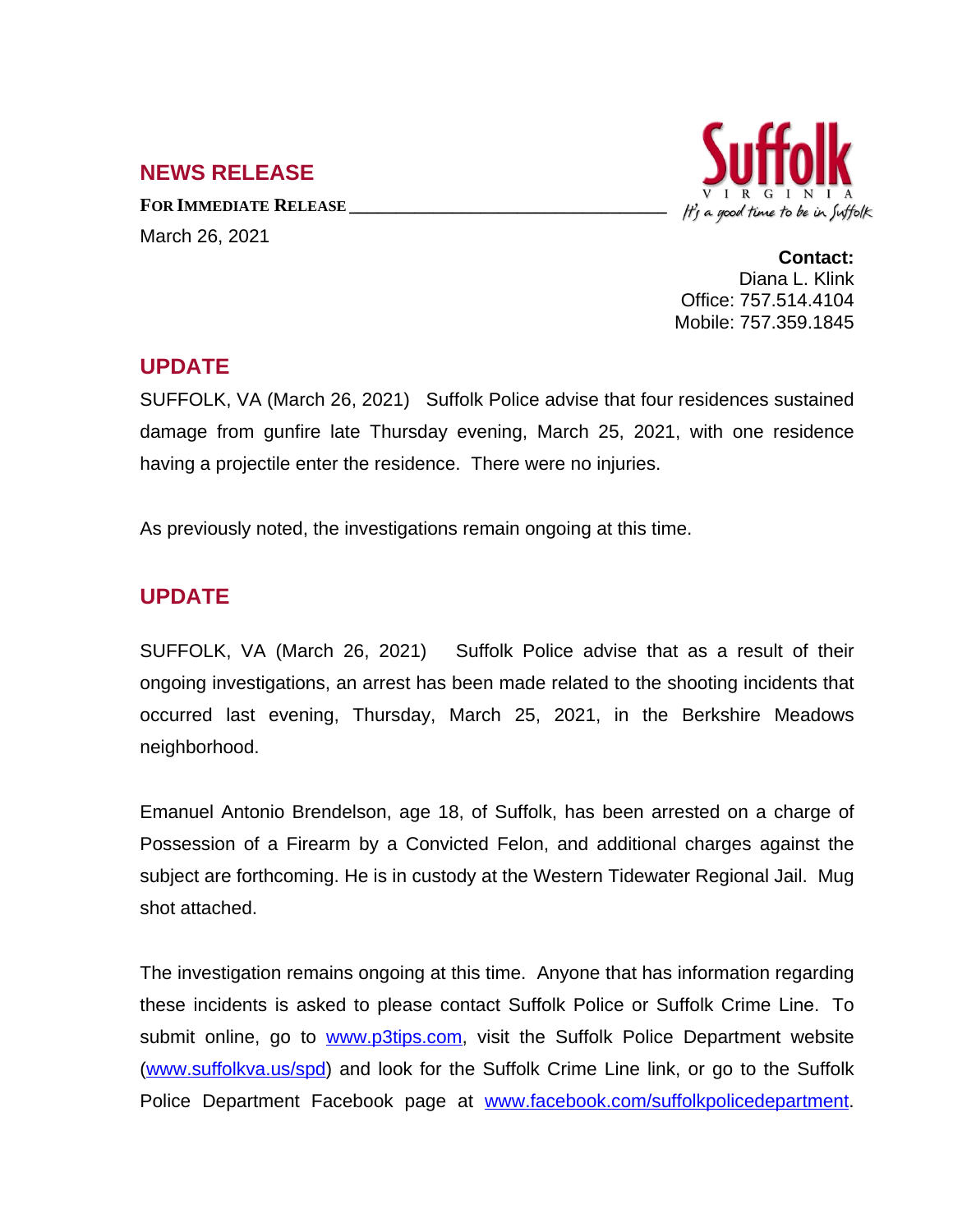You can also call 888-LOCK-U-UP, 1-888-562-5887, Option 5. Once a person submits a tip, they will be given a TIP ID and password. With this information they can login at p3tips.com and submit follow-up information, engage in two-way dialogue, be informed of the outcome of the tip, and access any pertinent reward information.

## **POLICE INVESTIGATING SHOOTING INCIDENTS IN BERKSHIRE MEADOWS NEIGHBORHOOD**

SUFFOLK, VA (March 26, 2021) Suffolk Police are currently investigating incidents involving the shooting into multiple occupied residences that occurred overnight in the Berkshire Meadows neighborhood.

Emergency Communications was contacted at 11:48 p.m. last evening, Thursday, March 25, 2021, regarding the incidents that occurred in the area of Kensington Boulevard and Squire Reach.

Once on scene, Officers recovered multiple projectiles and initially determined that several separate occupied residences had been struck, with one residence being struck multiple times. SWAT teams are also on scene. Persons of interest have been detained. No injuries have been reported at this time.

Given the late overnight timeframe that these shooting incidents occurred, Officers are currently actively canvassing the neighborhood door-to-door in the immediate area for potential additional damages. It is anticipated that police will be in the area for several hours. Currently the areas of Catapult Court and Squire Reach at Kensington Boulevard are closed.

The investigation remains ongoing at this time and there is no further information available for release. If you live in the neighborhood and your residence or vehicle has sustained any damage, or if anyone has information regarding these incidents, please contact Suffolk Police or Suffolk Crime Line. To submit online, go to [www.p3tips.com](http://www.p3tips.com), visit the Suffolk Police Department website ([www.suffolkva.us/spd](http://www.suffolkva.us/spd))